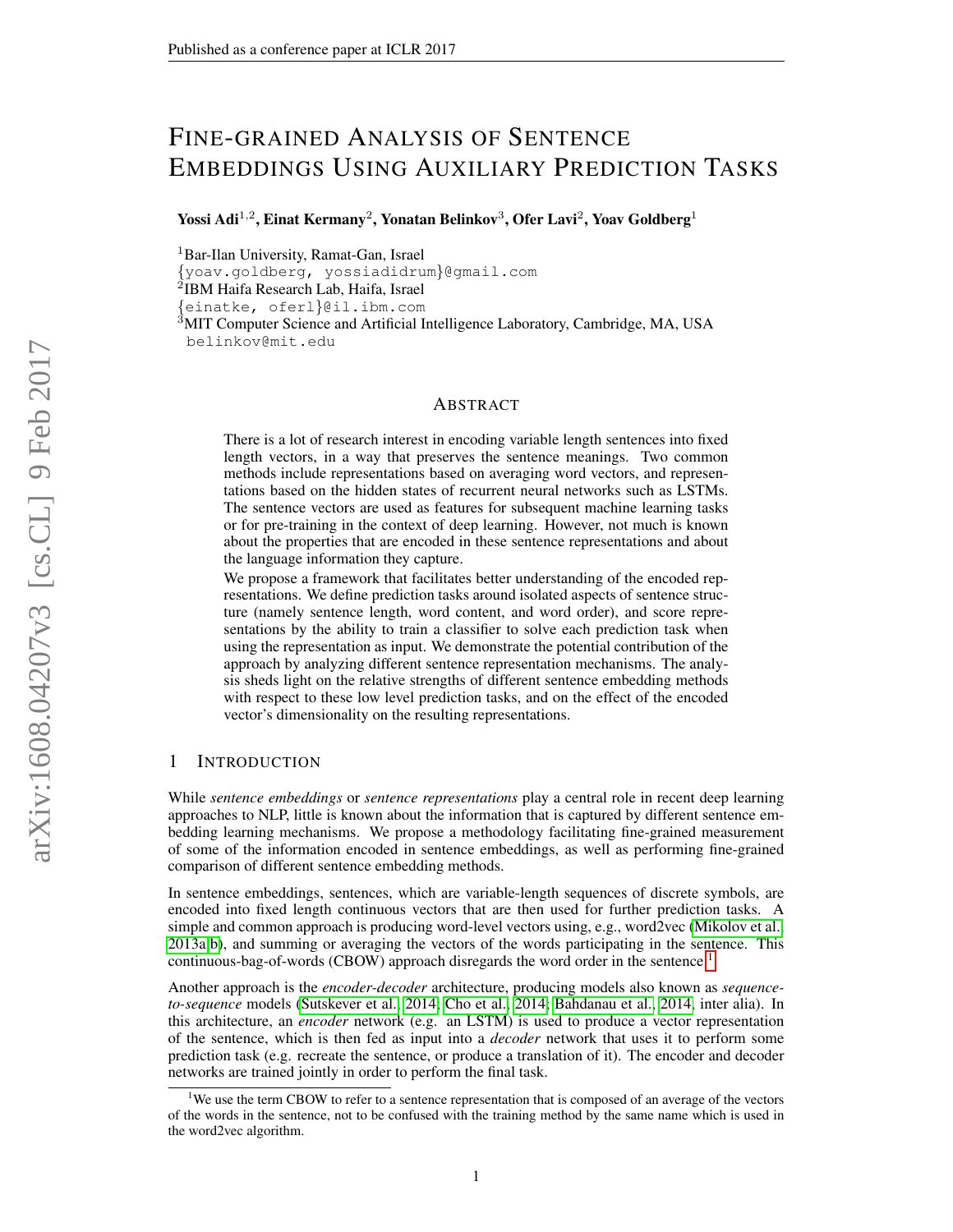Some systems (for example in machine translation) train the system end-to-end, and use the trained system for prediction [\(Bahdanau et al., 2014\)](#page-8-1). Such systems do not generally care about the encoded vectors, which are used merely as intermediate values. However, another common case is to train an encoder-decoder network and then throw away the decoder and use the trained encoder as a general mechanism for obtaining sentence representations. For example, an encoder-decoder network can be trained as an auto-encoder, where the encoder creates a vector representation, and the decoder attempts to recreate the original sentence [\(Li et al., 2015\)](#page-9-3). Similarly, [Kiros et al.](#page-9-4) [\(2015\)](#page-9-4) train a network to encode a sentence such that the decoder can recreate its neighboring sentences in the text. Such networks do not require specially labeled data, and can be trained on large amounts of unannotated text. As the decoder needs information about the sentence in order to perform well, it is clear that the encoded vectors capture a non-trivial amount of information about the sentence, making the encoder appealing to use as a general purpose, stand-alone sentence encoding mechanism. The sentence encodings can then be used as input for other prediction tasks for which less training data is available [\(Dai & Le, 2015\)](#page-8-2). In this work we focus on these "general purpose" sentence encodings.

The resulting sentence representations are opaque, and there is currently no good way of comparing different representations short of using them as input for different high-level semantic tasks (e.g. sentiment classification, entailment recognition, document retrieval, question answering, sentence similarity, etc.) and measuring how well they perform on these tasks. This is the approach taken by [Li et al.](#page-9-3) [\(2015\)](#page-9-3), [Hill et al.](#page-8-3) [\(2016\)](#page-8-3) and [Kiros et al.](#page-9-4) [\(2015\)](#page-9-4). This method of comparing sentence embeddings leaves a lot to be desired: the comparison is at a very coarse-grained level, does not tell us much about the kind of information that is encoded in the representation, and does not help us form generalizable conclusions.

Our Contribution We take a first step towards opening the black box of vector embeddings for sentences. We propose a methodology that facilitates comparing sentence embeddings on a much finer-grained level, and demonstrate its use by analyzing and comparing different sentence representations. We analyze sentence representation methods that are based on LSTM auto-encoders and the simple CBOW representation produced by averaging word2vec word embeddings. For each of CBOW and LSTM auto-encoder, we compare different numbers of dimensions, exploring the effect of the dimensionality on the resulting representation. We also provide some comparison to the skip-thought embeddings of [Kiros et al.](#page-9-4) [\(2015\)](#page-9-4).

In this work, we focus on what are arguably the three most basic characteristics of a sequence: its length, the items within it, and their order. We investigate different sentence representations based on the capacity to which they encode these aspects. Our analysis of these low-level properties leads to interesting, actionable insights, exposing relative strengths and weaknesses of the different representations.

Limitations Focusing on low-level sentence properties also has limitations: The tasks focus on measuring the preservation of surface aspects of the sentence and do not measure syntactic and semantic generalization abilities; the tasks are not directly related to any specific downstream application (although the properties we test are important factors in many tasks – knowing that a model is good at predicting length and word order is likely advantageous for syntactic parsing, while models that excel at word content are good for text classification tasks). Dealing with these limitations requires a complementary set of auxiliary tasks, which is outside the scope of this study and is left for future work.

The study also suffers from the general limitations of empirical work: we do not prove general theorems but rather measure behaviors on several data points and attempt to draw conclusions from these measurements. There is always the risk that our conclusions only hold for the datasets on which we measured, and will not generalize. However, we do consider our large sample of sentences from Wikipedia to be representative of the English language, at least in terms of the three basic sentence properties that we study.

Summary of Findings Our analysis reveals the following insights regarding the different sentence embedding methods:

• Sentence representations based on averaged word vectors are surprisingly effective, and encode a non-trivial amount of information regarding sentence length. The information they contain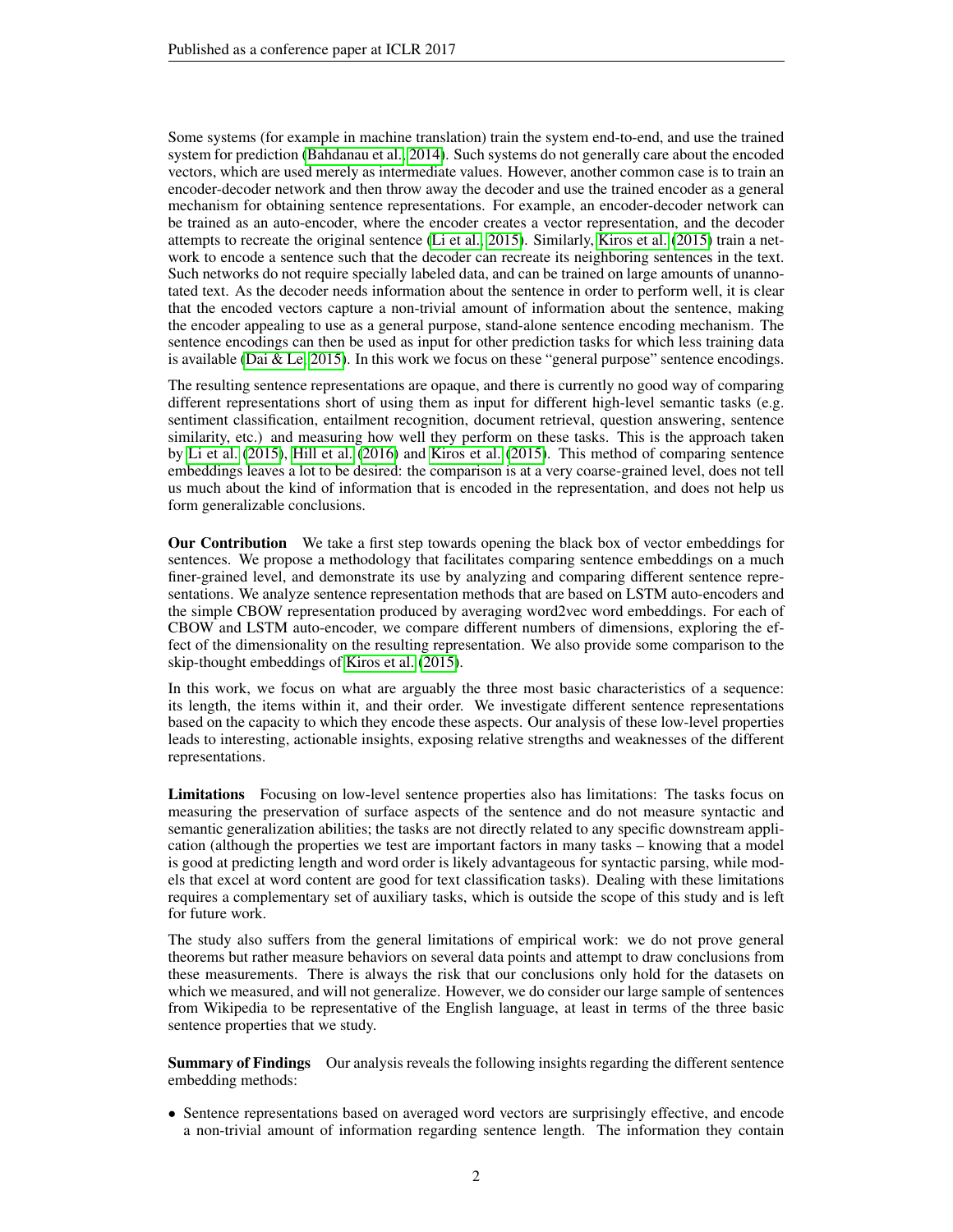can also be used to reconstruct a non-trivial amount of the original word order in a probabilistic manner (due to regularities in the natural language data).

- LSTM auto-encoders are very effective at encoding word order and word content.
- Increasing the number of dimensions benefits some tasks more than others.
- Adding more hidden units sometimes *degrades* the encoders' ability to encode word content. This degradation is *not correlated* with the BLEU scores of the decoder, suggesting that BLEU over the decoder output is sub-optimal for evaluating the encoders' quality.
- LSTM encoders trained as auto-encoders do not rely on ordering patterns in the training sentences when encoding novel sentences, while the skip-thought encoders do rely on such patterns.

# 2 RELATED WORK

Word-level distributed representations have been analyzed rather extensively, both empirically and theoretically, for example by [Baroni et al.](#page-8-4) [\(2014\)](#page-8-4), [Levy & Goldberg](#page-9-5) [\(2014\)](#page-9-5) and [Levy et al.](#page-9-6) [\(2015\)](#page-9-6). In contrast, the analysis of sentence-level representations has been much more limited. Commonly used approaches is to either compare the performance of the sentence embeddings on down-stream tasks [\(Hill et al., 2016\)](#page-8-3), or to analyze models, specifically trained for predefined task [\(Schmaltz](#page-9-7) [et al., 2016;](#page-9-7) [Sutskever et al., 2011\)](#page-9-8).

While the resulting analysis reveals differences in performance of different models, it does not adequately explain what kind of linguistic properties of the sentence they capture. Other studies analyze the hidden units learned by neural networks when training a sentence representation model [\(Elman,](#page-8-5) [1991;](#page-8-5) [Karpathy et al., 2015;](#page-8-6) Kádár et al., 2016). This approach often associates certain linguistic aspects with certain hidden units. Kádár et al. [\(2016\)](#page-8-7) propose a methodology for quantifying the contribution of each input word to a resulting GRU-based encoding. These methods depend on the specific learning model and cannot be applied to arbitrary representations. Moreover, it is still not clear what is captured by the final sentence embeddings.

Our work is orthogonal and complementary to the previous efforts: we analyze the resulting sentence embeddings by devising auxiliary prediction tasks for core sentence properties. The methodology we purpose is general and can be applied to any sentence representation model.

# 3 APPROACH

We aim to inspect and compare encoded sentence vectors in a task-independent manner. The main idea of our method is to focus on isolated aspects of sentence structure, and design experiments to measure to what extent each aspect is captured in a given representation.

In each experiment, we formulate a prediction task. Given a sentence representation method, we create training data and train a classifier to predict a specific sentence property (e.g. their length) based on their vector representations. We then measure how well we can train a model to perform the task. The basic premise is that if we cannot train a classifier to predict some property of a sentence based on its vector representation, then this property is not encoded in the representation (or rather, not encoded in a useful way, considering how the representation is likely to be used).

The experiments in this work focus on low-level properties of sentences – the sentence length, the identities of words in a sentence, and the order of the words. We consider these to be the core elements of sentence structure. Generalizing the approach to higher-level semantic and syntactic properties holds great potential, which we hope will be explored in future work, by us or by others.

## 3.1 THE PREDICTION TASKS

We now turn to describe the specific prediction tasks. We use lower case italics  $(s, w)$  to refer to sentences and words, and boldface to refer to their corresponding vector representations (s, w). When more than one element is considered, they are distinguished by indices  $(w_1, w_2, w_1, w_2)$ .

Our underlying corpus for generating the classification instances consists of 200,000 Wikipedia sentences, where 150,000 sentences are used to generate training examples, and 25,000 sentences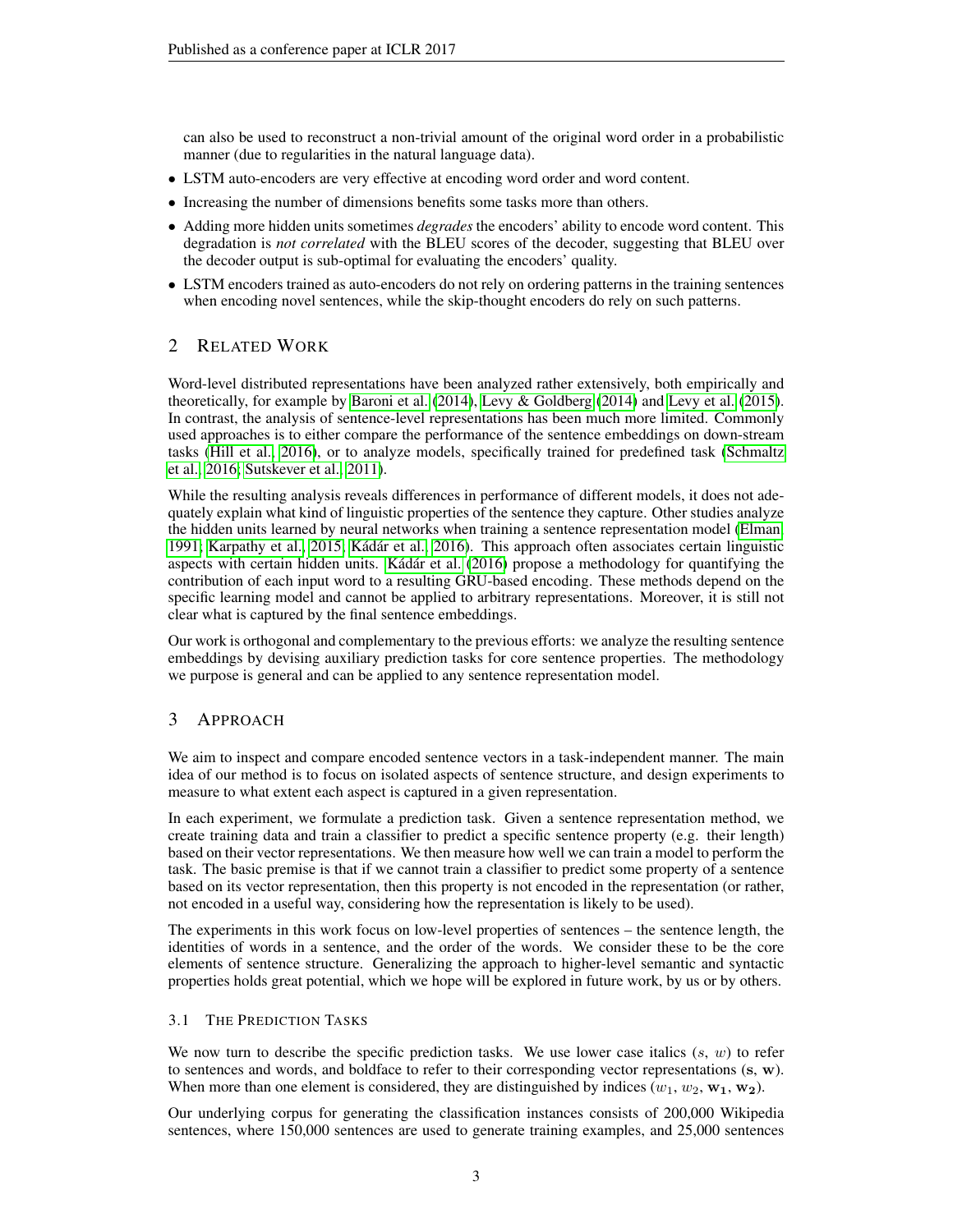are used for each of the test and development examples. These sentences are a subset of the training set that was used to train the original sentence encoders. The idea behind this setup is to test the models on what are presumably their best embeddings.

Length Task This task measures to what extent the sentence representation encodes its length. Given a sentence representation  $s \in \mathbb{R}^k$ , the goal of the classifier is to predict the length (number of words) in the original sentence s. The task is formulated as multiclass classification, with eight output classes corresponding to binned lengths.[2](#page-3-0) The resulting dataset is reasonably balanced, with a majority class (lengths 5-8 words) of 5,182 test instances and a minority class (34-70) of 1,084 test instances. Predicting the majority class results in classification accuracy of 20.1%.

Word-content Task This task measures to what extent the sentence representation encodes the identities of words within it. Given a sentence representation  $s \in \mathbb{R}^k$  and a word representation  $\mathbf{w} \in \mathbb{R}^d$ , the goal of the classifier is to determine whether w appears in the s, with access to neither  $w$  nor  $s$ . This is formulated as a binary classification task, where the input is the concatenation of  $s$ and w.

To create a dataset for this task, we need to provide positive and negative examples. Obtaining positive examples is straightforward: we simply pick a random word from each sentence. For negative examples, we could pick a random word from the entire corpus. However, we found that such a dataset tends to push models to memorize words as either positive or negative words, instead of finding their relation to the sentence representation. Therefore, for each sentence we pick as a negative example a word that appears as a positive example somewhere in our dataset, but does not appear in the given sentence. This forces the models to learn a relationship between word and sentence representations. We generate one positive and one negative example from each sentence. The dataset is balanced, with a baseline accuracy of 50%.

Word-order Task This task measures to what extent the sentence representation encodes word order. Given a sentence representation  $s \in \mathbb{R}^k$  and the representations of two words that appear in the sentence,  $w_1, w_2 \in \mathbb{R}^d$ , the goal of the classifier is to predict whether  $w_1$  appears before or after  $w_2$  in the original sentence s. Again, the model has no access to the original sentence and the two words. This is formulated as a binary classification task, where the input is a concatenation of the three vectors  $s, w_1$  and  $w_2$ .

For each sentence in the corpus, we simply pick two random words from the sentence as a positive example. For negative examples, we flip the order of the words. We generate one positive and one negative example from each sentence. The dataset is balanced, with a baseline accuracy of 50%.

## 4 SENTENCE REPRESENTATION MODELS

Given a sentence  $s = \{w_1, w_2, ..., w_N\}$  we aim to find a sentence representation s using an encoder:

$$
\text{ENC}: s = \{w_1, w_2, ..., w_N\} \mapsto \mathbf{s} \in \mathbb{R}^k
$$

The encoding process usually assumes a vector representation  $w_i \in \mathbb{R}^d$  for each word in the vocabulary. In general, the word and sentence embedding dimensions,  $d$  and  $k$ , need not be the same. The word vectors can be learned together with other encoder parameters or pre-trained. Below we describe different instantiations of ENC.

Continuous Bag-of-words (CBOW) This simple yet effective text representation consists of performing element-wise averaging of word vectors that are obtained using a word-embedding method such as word2vec.

Despite its obliviousness to word order, CBOW has proven useful in different tasks [\(Hill et al., 2016\)](#page-8-3) and is easy to compute, making it an important model class to consider.

Encoder-Decoder (ED) The encoder-decoder framework has been successfully used in a number of sequence-to-sequence learning tasks [\(Sutskever et al., 2014;](#page-9-2) [Bahdanau et al., 2014;](#page-8-1) [Dai & Le,](#page-8-2) [2015;](#page-8-2) [Li et al., 2015\)](#page-9-3). After the encoding phase, a decoder maps the sentence representation back to the sequence of words:

DEC :  $\mathbf{s} \in \mathbb{R}^k \mapsto s = \{w_1, w_2, ..., w_N\}$ 

<span id="page-3-0"></span><sup>&</sup>lt;sup>2</sup>We use the bins (5-8), (9-12), (13-16), (17-20), (21-25), (26-29), (30-33), (34-70).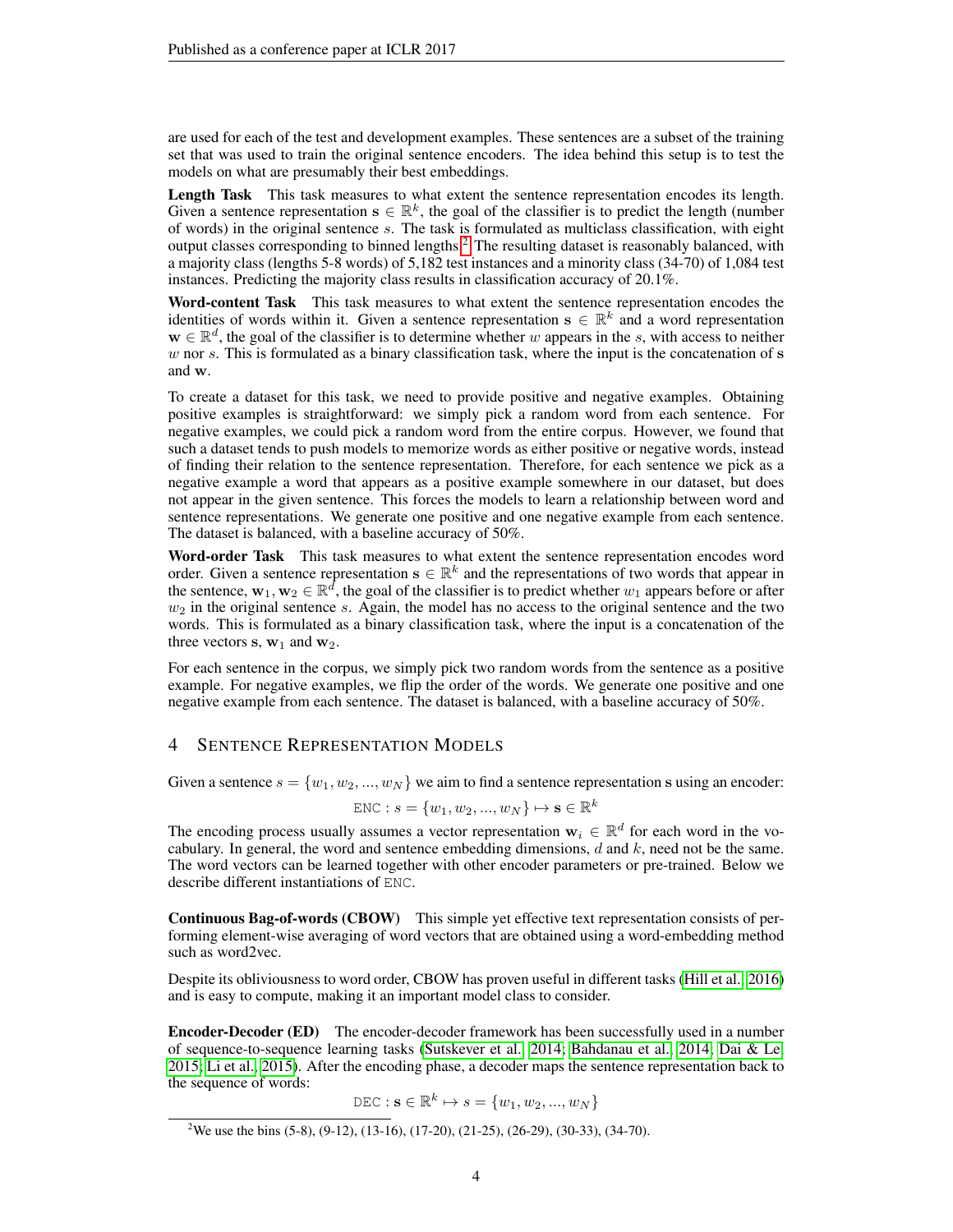<span id="page-4-0"></span>

Figure 1: Task accuracy vs. embedding size for different models; ED BLEU scores given for reference.

Here we investigate the specific case of an auto-encoder, where the entire encoding-decoding process can be trained end-to-end from a corpus of raw texts. The sentence representation is the final output vector of the encoder. We use a long short-term memory (LSTM) recurrent neural network [\(Hochre](#page-8-8)[iter & Schmidhuber, 1997;](#page-8-8) [Graves et al., 2013\)](#page-8-9) for both encoder and decoder. The LSTM decoder is similar to the LSTM encoder but with different weights.

# 5 EXPERIMENTAL SETUP

The bag-of-words (CBOW) and encoder-decoder models are trained on 1 million sentences from a 2012 Wikipedia dump with vocabulary size of 50,000 tokens. We use NLTK [\(Bird, 2006\)](#page-8-10) for tokenization, and constrain sentence lengths to be between 5 and 70 words. For both models we control the embedding size k and train word and sentence vectors of sizes  $k \in \{100, 300, 500, 750, 1000\}$ . More details about the experimental setup are available in the Appendix.

## 6 RESULTS

In this section we provide a detailed description of our experimental results along with their analysis. For each of the three main tests – length, content and order – we investigate the performance of different sentence representation models across embedding size.

## 6.1 LENGTH EXPERIMENTS

We begin by investigating how well the different representations encode sentence length. Figure [1a](#page-4-0) shows the performance of the different models on the length task, as well as the BLEU obtained by the LSTM encoder-decoder (ED).

With enough dimensions, the LSTM embeddings are very good at capturing sentence length, obtaining accuracies between 82% and 87%. Length prediction ability is not perfectly correlated with BLEU scores: from 300 dimensions onward the length prediction accuracies of the LSTM remain relatively stable, while the BLEU score of the encoder-decoder model increases as more dimensions are added.

Somewhat surprisingly, the CBOW model also encodes a fair amount of length information, with length prediction accuracies of 45% to 65%, way above the 20% baseline. This is remarkable, as the CBOW representation consists of averaged word vectors, and we did not expect it to encode length at all. We return to CBOW's exceptional performance in Section [7.](#page-5-0)

## 6.2 WORD CONTENT EXPERIMENTS

To what extent do the different sentence representations encode the identities of the words in the sentence? Figure [1b](#page-4-0) visualizes the performance of our models on the word content test.

All the representations encode some amount of word information, and clearly outperform the random baseline of 50%. Some trends are worth noting. While the capacity of the LSTM encoder to preserve word identities generally increases when adding dimensions, the performance peaks at 750 dimensions and drops afterwards. This stands in contrast to the BLEU score of the respective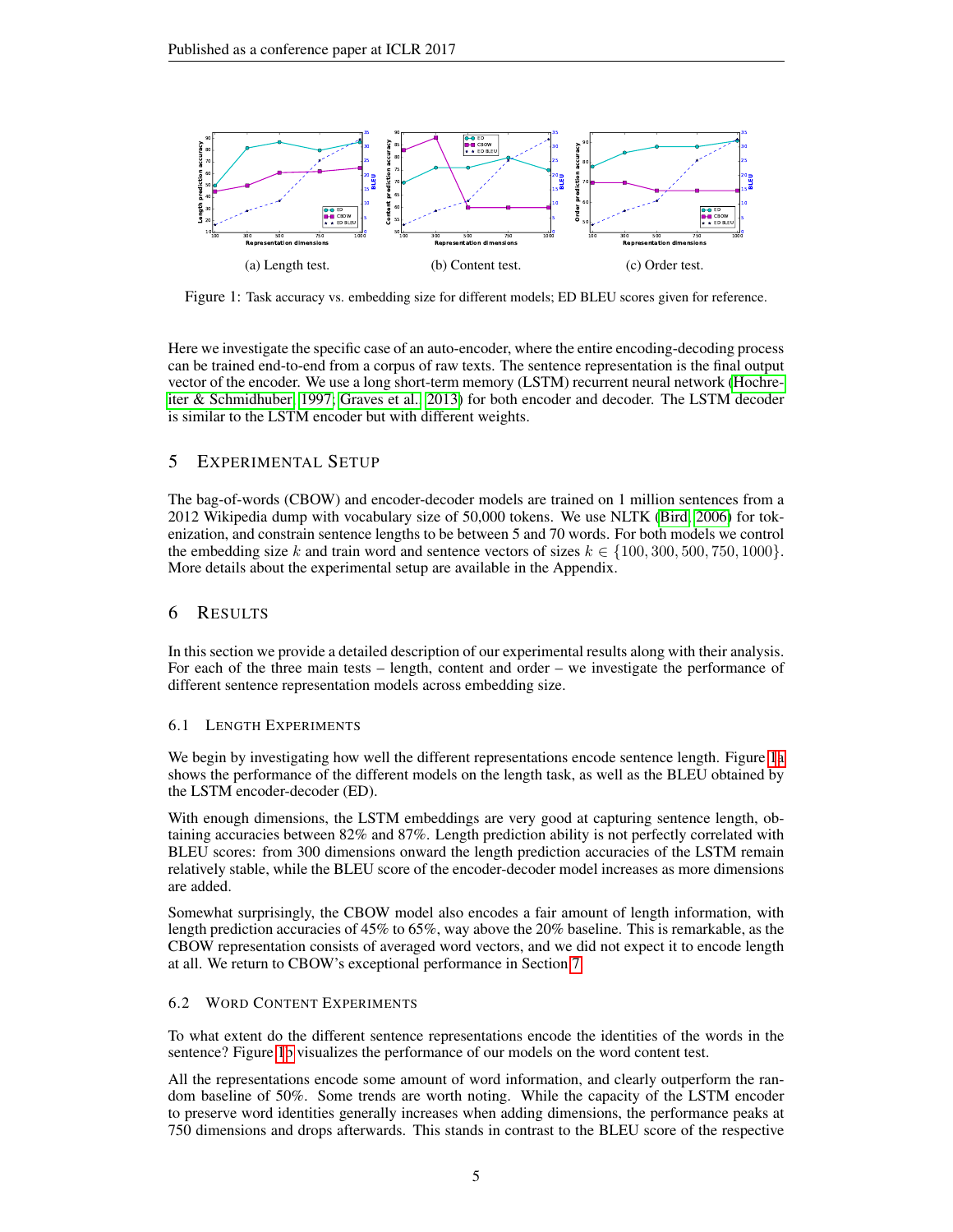encoder-decoder models. We hypothesize that this occurs because a sizable part of the auto-encoder performance comes from the decoder, which also improves as we add more dimensions. At 1000 dimensions, the decoder's language model may be strong enough to allow the representation produced by the encoder to be less informative with regard to word content.

CBOW representations with low dimensional vectors (100 and 300 dimensions) perform exceptionally well, outperforming the more complex, sequence-aware models by a wide margin. If your task requires access to word identities, it is worth considering this simple representation. Interestingly, CBOW scores drop at higher dimensions.

6.3 WORD ORDER EXPERIMENTS

Figure [1c](#page-4-0) shows the performance of the different models on the order test. The LSTM encoders are very capable of encoding word order, with LSTM-1000 allowing the recovery of word order in 91% of the cases. Similar to the length test, LSTM order prediction accuracy is only loosely correlated with BLEU scores. It is worth noting that increasing the representation size helps the LSTM-encoder to better encode order information.

Surprisingly, the CBOW encodings manage to reach an accuracy of 70% on the word order task, 20% above the baseline. This is remarkable as, by definition, the CBOW encoder does not attempt to preserve word order information. One way to explain this is by considering distribution patterns of words in natural language sentences: some words tend to appear before others. In the next section we analyze the effect of natural language on the different models.

# <span id="page-5-0"></span>7 IMPORTANCE OF "NATURAL LANGUAGENESS"

Natural language imposes many constraints on sentence structure. To what extent do the different encoders rely on specific properties of word distributions in natural language sentences when encoding sentences?

To account for this, we perform additional experiments in which we attempt to control for the effect of natural language.

How can CBOW encode sentence length? Is the ability of CBOW embeddings to encode length related to specific words being indicative of longer or shorter sentences? To control for this, we created a synthetic dataset where each word in each sentence is replaced by a random word from the dictionary and re-ran the length test for the CBOW embeddings using this dataset. As Figure [2a](#page-5-1) shows, this only leads to a slight decrease in accuracy, indicating that the identity of the words is not the main component in CBOW's success at predicting length.

<span id="page-5-1"></span>

(a) Length accuracy for different CBOW sizes on natural and synthetic (random words) sentences.

(b) Average embedding norm vs. sentence length for CBOW with an embedding size of 300.

An alternative explanation for CBOW's ability to encode sentence length is given by considering the norms of the sentence embeddings. Indeed, Figure [2b](#page-5-1) shows that the embedding norm decreases as sentences grow longer. We believe this is one of the main reasons for the strong CBOW results.

While the correlation between the number of averaged vectors and the resulting norm surprised us, in retrospect it is an expected behavior that has sound mathematical foundations. To understand the behavior, consider the different word vectors to be random variables, with the values in each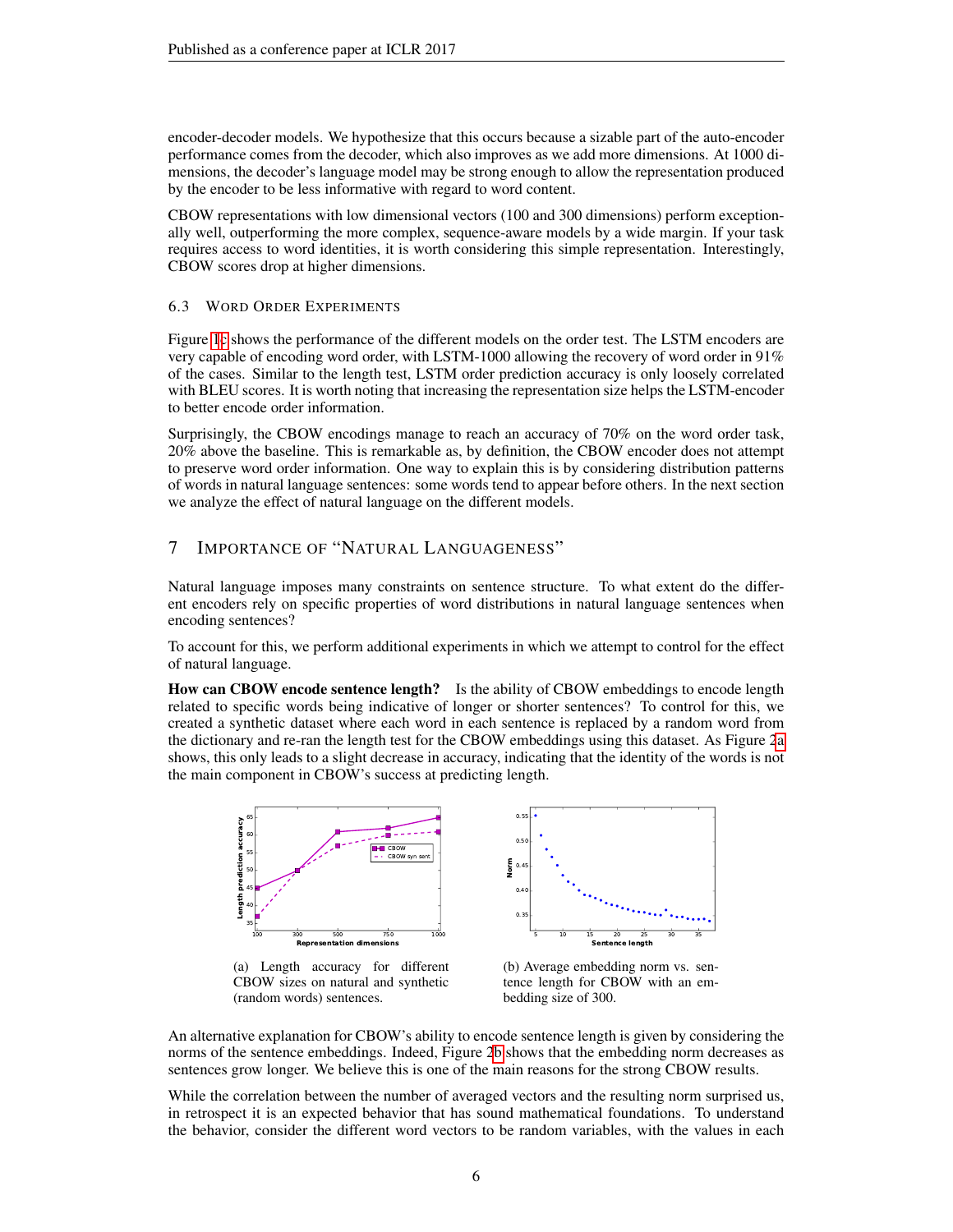dimension centered roughly around zero. Both central limit theorem and Hoeffding's inequality tell us that as we add more samples, the expected average of the values will better approximate the true mean, causing the norm of the average vector to decrease. We expect the correlation between the sentence length and its norm to be more pronounced with shorter sentences (above some number of samples we will already be very close to the true mean, and the norm will not decrease further), a behavior which we indeed observe in practice.

How does CBOW encode word order? The surprisingly strong performance of the CBOW model on the order task made us hypothesize that much of the word order information is captured in general natural language word order statistics.

To investigate this, we re-run the word order tests, but this time drop the sentence embedding in training and testing time, learning from the word-pairs alone. In other words, we feed the network as input two word embeddings and ask which word comes first in the sentence. This test isolates general word order statistics of language from information that is contained in the sentence embedding (Fig. [2\)](#page-6-0).

The difference between including and removing the sentence embeddings when using the CBOW model is minor, while the LSTM-ED suffers a significant drop. Clearly, the LSTM-ED model encodes word order, while the prediction ability of CBOW is mostly explained by general language statistics. However, CBOW does benefit from the sentence to some extent: we observe a gain of ∼3% accuracy points when the CBOW tests are allowed access to the sentence representation. This may be explained by higher order statistics of correlation between word order patterns and the occurrences of specific words.

<span id="page-6-0"></span>

Figure 2: Order accuracy w/ and w/o sentence representation for ED and CBOW models.

#### How important is English word order for en-

coding sentences? To what extent are the models trained to rely on natural language word order when encoding sentences? To control for this, we create a synthetic dataset, PERMUTED, in which the word order in each sentence is randomly permuted. Then, we repeat the length, content and order experiments using the PERMUTED dataset (we still use the original sentence encoders that are trained on non-permuted sentences). While the permuted sentence representation is the same for CBOW, it is completely different when generated by the encoder-decoder.

Results are presented in Fig. [3.](#page-6-1) When considering CBOW embeddings, word order accuracy drops to chance level, as expected, while results on the other tests remain the same. Moving to the LSTM encoder-decoder, the results on all three tests are comparable to the ones using non-permuted sentences. These results are somewhat surprising since the models were originally trained on "real", non-permuted sentences. This indicates that the LSTM encoder-decoder is a general-purpose sequence encoder that for the most part does not rely on word ordering properties of natural language when encoding sentences. The small and consistent drop in word order accuracy on the permuted sentences can be attributed to the encoder relying on natural language word order to some extent, but can also be explained by the word order prediction task becoming harder due to the inability to

<span id="page-6-1"></span>

Figure 3: Results for length, content and order tests on natural and permuted sentences.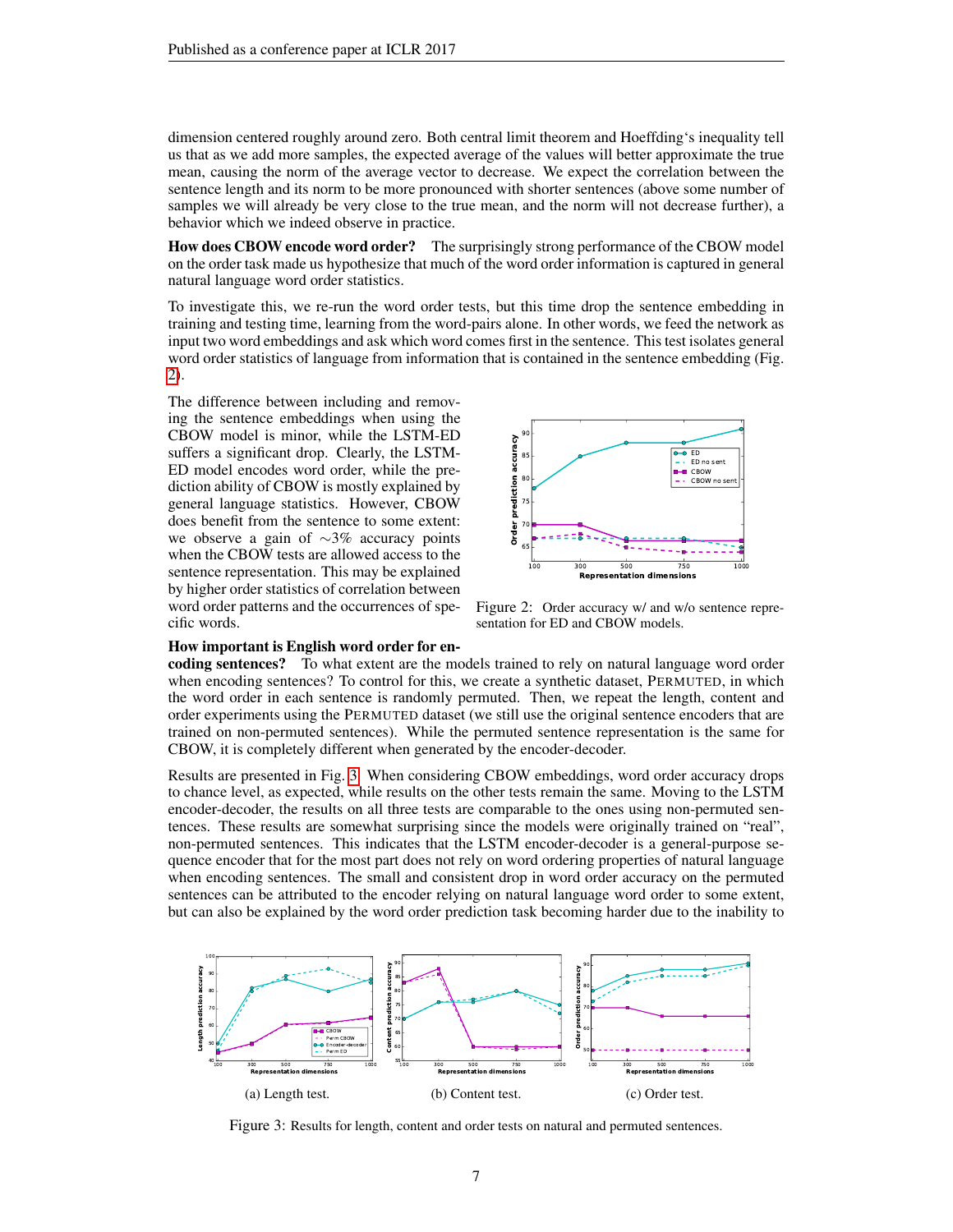use general word order statistics. The results suggest that a trained encoder will transfer well across different natural language domains, as long as the vocabularies remain stable. When considering the decoder's BLEU score on the permuted dataset (not shown), we do see a dramatic decrease in accuracy. For example, LSTM encoder-decoder with 1000 dimensions drops from 32.5 to 8.2 BLEU score. These results suggest that the decoder, which is thrown away, contains most of the language-specific information.

# 8 SKIP-THOUGHT VECTORS

In addition to the experiments on CBOW and LSTM-encoders, we also experiment with the skipthought vectors model [\(Kiros et al., 2015\)](#page-9-4). This model extends the idea of the auto-encoder to neighboring sentences.

Given a sentence  $s_i$ , it first encodes it using an RNN, similar to the auto-encoder model. However, instead of predicting the original sentence, skip-thought predicts the preceding and following sentences,  $s_{i-1}$  and  $s_{i+1}$ . The encoder and decoder are implemented with gated recurrent units [\(Cho](#page-8-0) [et al., 2014\)](#page-8-0).

Here, we deviate from the controlled environment and use the author's provided model<sup>[3](#page-7-0)</sup> with the recommended embeddings size of 4800. This makes the direct comparison of the models "unfair". However, our aim is not to decide which is the "best" model but rather to show how our method can be used to measure the kinds of information captured by different representations.

<span id="page-7-1"></span>Table [1](#page-7-1) summarizes the performance of the skip-thought embeddings in each of the prediction tasks on both the PERMUTED and original dataset.

|          | Length | Word content | Word order |
|----------|--------|--------------|------------|
| Original | 82.1%  | 79.7%        | 81.1%      |
| Permuted | 68.2%  | 76.4%        | 76.5%      |

Table 1: Classification accuracy for the prediction tasks using skip-thought embeddings.

The performance of the skip-thought embeddings is well above the baselines and roughly similar for all tasks. Its performance is similar to the higher-dimensional encoder-decoder models, except in the order task where it lags somewhat behind. However, we note that the results are not directly comparable as skip-thought was trained on a different corpus.

The more interesting finding is its performance on the PERMUTED sentences. In this setting we see a large drop. In contrast to the LSTM encoder-decoder, skip-thought's ability to predict length and word content does degrade significantly on the permuted sentences, suggesting that the encoding process of the skip-thought model is indeed specialized towards natural language texts.

# 9 CONCLUSION

We presented a methodology for performing fine-grained analysis of sentence embeddings using auxiliary prediction tasks. Our analysis reveals some properties of sentence embedding methods:

- CBOW is surprisingly effective in addition to being very strong at content, it is *also predictive of length, and can be used to reconstruct a non-trivial amount of the original word order*. 300 dimensions perform best, with greatly degraded word-content prediction performance on higher dimensions.
- With enough dimensions, LSTM auto-encoders are very effective at encoding word order and word content information. Increasing the dimensionality of the LSTM encoder does not significantly improve its ability to encode length, but does increase its ability to encode content and order information. 500 dimensional embeddings are already quite effective for encoding word order, with little gains beyond that. Word content accuracy peaks at 750 dimensions and drops at 1000, suggesting that *larger is not always better*.

<span id="page-7-0"></span><sup>3</sup> https://github.com/ryankiros/skip-thoughts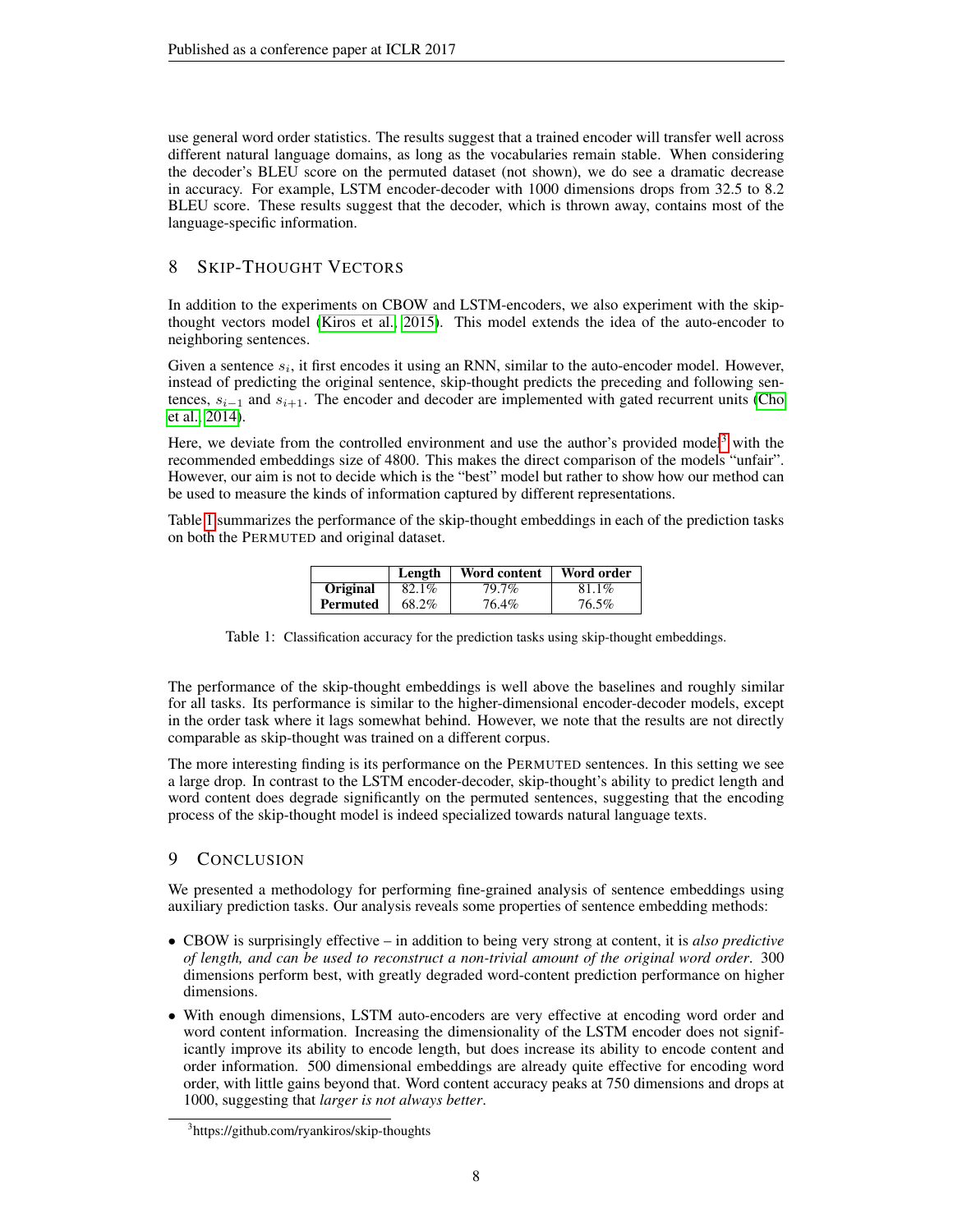trained on a different corpus.

- The trained LSTM encoder (when trained with an auto-encoder objective) *does not rely* on ordering patterns in the training sentences when encoding novel sequences. In contrast, the skip-thought encoder *does rely* on such patterns. Its performance on the other tasks is similar to the higher-dimensional LSTM encoder, which is impressive considering it was
- Finally, the encoder-decoder's ability to recreate sentences (BLEU) is not entirely indicative of the quality of the encoder at representing aspects such as word identity and order. This suggests that *BLEU is sub-optimal for model selection*.

### **REFERENCES**

- <span id="page-8-1"></span>Dzmitry Bahdanau, Kyunghyun Cho, and Yoshua Bengio. Neural machine translation by jointly learning to align and translate. *arXiv preprint arXiv:1409.0473*, 2014.
- <span id="page-8-4"></span>Marco Baroni, Georgiana Dinu, and German Kruszewski. Don't count, predict! A systematic ´ comparison of context-counting vs. context-predicting semantic vectors. In *Proceedings of the 52nd Annual Meeting of the Association for Computational Linguistics (Volume 1: Long Papers)*, pp. 238–247, Baltimore, Maryland, June 2014. Association for Computational Linguistics. URL <http://www.aclweb.org/anthology/P14-1023>.
- <span id="page-8-10"></span>Steven Bird. NLTK: the natural language toolkit. In *Proceedings of the COLING/ACL on Interactive presentation sessions*, pp. 69–72. Association for Computational Linguistics, 2006.
- <span id="page-8-0"></span>Kyunghyun Cho, Bart Van Merrienboer, Caglar Gulcehre, Dzmitry Bahdanau, Fethi Bougares, Hol- ¨ ger Schwenk, and Yoshua Bengio. Learning phrase representations using rnn encoder-decoder for statistical machine translation. *arXiv preprint arXiv:1406.1078*, 2014.
- <span id="page-8-11"></span>Ronan Collobert, Koray Kavukcuoglu, and Clément Farabet. Torch7: A matlab-like environment for machine learning. In *BigLearn, NIPS Workshop*, number EPFL-CONF-192376, 2011.
- <span id="page-8-2"></span>Andrew M Dai and Quoc V Le. Semi-supervised sequence learning. In *Advances in Neural Information Processing Systems*, pp. 3061–3069, 2015.
- <span id="page-8-13"></span>John Duchi, Elad Hazan, and Yoram Singer. Adaptive subgradient methods for online learning and stochastic optimization. *The Journal of Machine Learning Research*, 12:2121–2159, 2011.
- <span id="page-8-5"></span>Jeffrey L Elman. Distributed representations, simple recurrent networks, and grammatical structure. *Machine learning*, 7(2-3):195–225, 1991.
- <span id="page-8-14"></span>Xavier Glorot, Antoine Bordes, and Yoshua Bengio. Deep sparse rectifier neural networks. In *International Conference on Artificial Intelligence and Statistics*, pp. 315–323, 2011.
- <span id="page-8-9"></span>Alex Graves, Abdel-rahman Mohamed, and Geoffrey Hinton. Speech recognition with deep recurrent neural networks. In *Proceedings of ICASSP*, 2013.
- <span id="page-8-3"></span>Felix Hill, Kyunghyun Cho, and Anna Korhonen. Learning Distributed Representations of Sentences from Unlabelled Data. In *Proceedings of the 2016 Conference of the North American Chapter of the Association for Computational Linguistics: Human Language Technologies*, pp. 1367–1377, San Diego, California, June 2016. Association for Computational Linguistics. URL <http://www.aclweb.org/anthology/N16-1162>.
- <span id="page-8-12"></span>Geoffrey E. Hinton, Nitish Srivastava, Alex Krizhevsky, Ilya Sutskever, and Ruslan Salakhutdinov. Improving neural networks by preventing co-adaptation of feature detectors. *CoRR*, 2012.
- <span id="page-8-8"></span>Sepp Hochreiter and Jürgen Schmidhuber. Long short-term memory. *Neural Computation*, 9(8): 1735–1780, 1997.
- <span id="page-8-7"></span>Ákos Kádár, Grzegorz Chrupała, and Afra Alishahi. Representation of linguistic form and function in recurrent neural networks. *arXiv preprint arXiv:1602.08952*, 2016.
- <span id="page-8-6"></span>Andrej Karpathy, Justin Johnson, and Fei-Fei Li. Visualizing and understanding recurrent networks. *arXiv preprint arXiv:1506.02078*, 2015.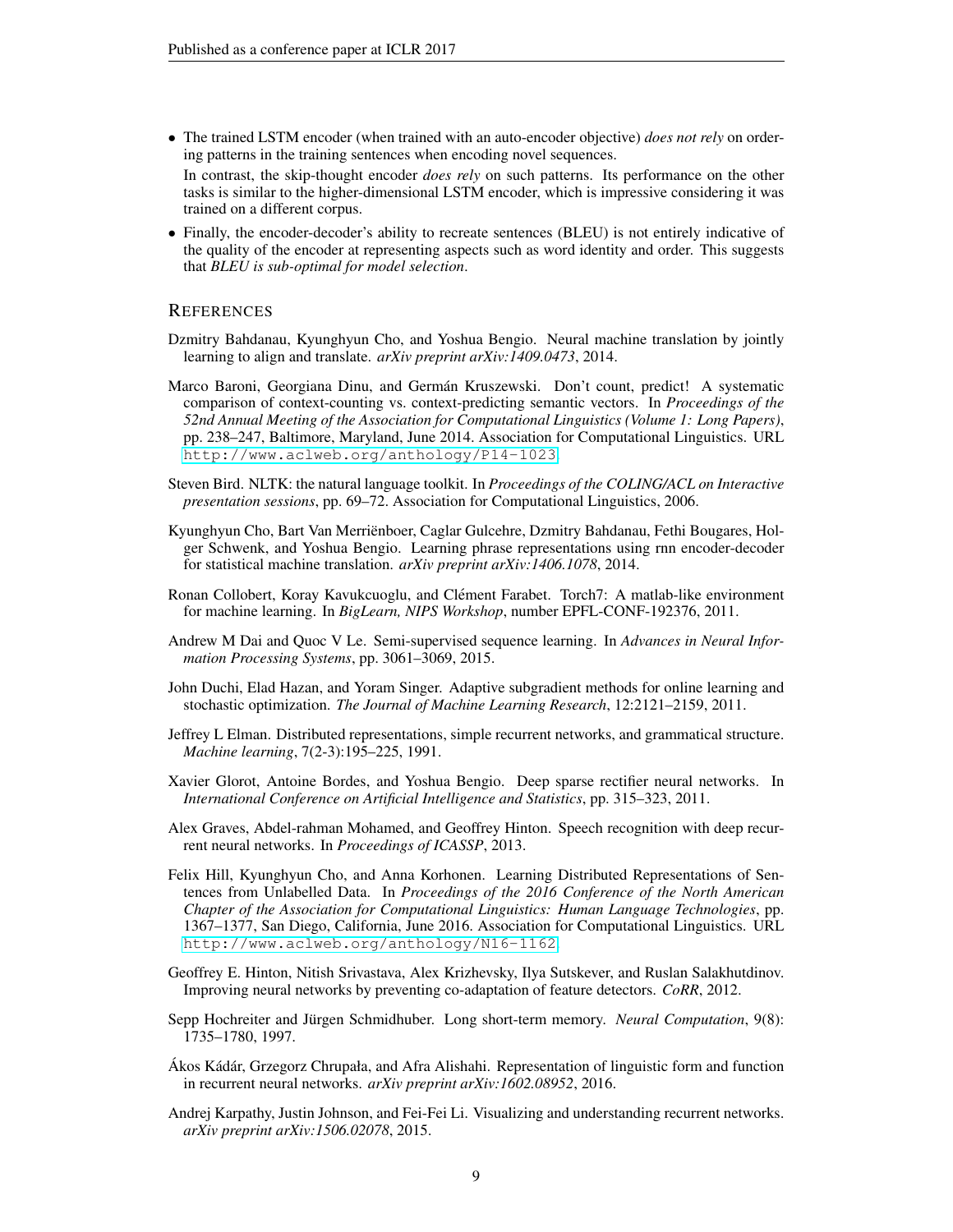- <span id="page-9-12"></span>Diederik Kingma and Jimmy Ba. Adam: A method for stochastic optimization. *arXiv preprint arXiv:1412.6980*, 2014.
- <span id="page-9-4"></span>Ryan Kiros, Yukun Zhu, Ruslan R Salakhutdinov, Richard Zemel, Raquel Urtasun, Antonio Torralba, and Sanja Fidler. Skip-thought vectors. In *Advances in Neural Information Processing Systems*, pp. 3276–3284, 2015.
- <span id="page-9-9"></span>Nicholas Léonard, Sagar Waghmare, and Yang Wang. rnn: Recurrent library for torch.  $arXiv$ *preprint arXiv:1511.07889*, 2015.
- <span id="page-9-5"></span>Omer Levy and Yoav Goldberg. Linguistic regularities in sparse and explicit word representations. In *Proc. of CONLL*, pp. 171–180, Baltimore, Maryland, 2014.
- <span id="page-9-6"></span>Omer Levy, Yoav Goldberg, and Ido Dagan. Improving distributional similarity with lessons learned from word embeddings. *Transactions of the Association for Computational Linguistics*, 3: 211–225, 2015. ISSN 2307-387X. URL [https://tacl2013.cs.columbia.edu/ojs/](https://tacl2013.cs.columbia.edu/ojs/index.php/tacl/article/view/570) [index.php/tacl/article/view/570](https://tacl2013.cs.columbia.edu/ojs/index.php/tacl/article/view/570).
- <span id="page-9-3"></span>Jiwei Li, Minh-Thang Luong, and Dan Jurafsky. A hierarchical neural autoencoder for paragraphs and documents. *arXiv preprint arXiv:1506.01057*, 2015.
- <span id="page-9-0"></span>Tomas Mikolov, Kai Chen, Greg Corrado, and Jeffrey Dean. Efficient estimation of word representations in vector space. *arXiv preprint arXiv:1301.3781*, 2013a.
- <span id="page-9-1"></span>Tomas Mikolov, Ilya Sutskever, Kai Chen, Greg S Corrado, and Jeff Dean. Distributed representations of words and phrases and their compositionality. In *Advances in neural information processing systems*, pp. 3111–3119, 2013b.
- <span id="page-9-14"></span>Vinod Nair and Geoffrey E Hinton. Rectified linear units improve restricted boltzmann machines. In *Proceedings of the 27th International Conference on Machine Learning (ICML-10)*, pp. 807–814, 2010.
- <span id="page-9-10"></span>Kishore Papineni, Salim Roukos, Todd Ward, and Wei-Jing Zhu. Bleu: a method for automatic evaluation of machine translation. In *Proceedings of the 40th annual meeting on association for computational linguistics*, pp. 311–318. Association for Computational Linguistics, 2002.

<span id="page-9-15"></span>Donald B Rubin. Matching to remove bias in observational studies. *Biometrics*, pp. 159–183, 1973.

- <span id="page-9-7"></span>Allen Schmaltz, Alexander M Rush, and Stuart M Shieber. Word ordering without syntax. *arXiv preprint arXiv:1604.08633*, 2016.
- <span id="page-9-8"></span>Ilya Sutskever, James Martens, and Geoffrey E Hinton. Generating text with recurrent neural networks. In *Proceedings of the 28th International Conference on Machine Learning (ICML-11)*, pp. 1017–1024, 2011.
- <span id="page-9-2"></span>Ilya Sutskever, Oriol Vinyals, and Quoc VV Le. Sequence to sequence learning with neural networks. In *Advances in neural information processing systems*, pp. 3104–3112, 2014.
- <span id="page-9-13"></span>Tijmen Tieleman and Geoffrey Hinton. Lecture 6.5-rmsprop. *COURSERA: Neural networks for machine learning*, 2012.
- <span id="page-9-11"></span>Matthew D Zeiler. Adadelta: an adaptive learning rate method. *arXiv preprint arXiv:1212.5701*, 2012.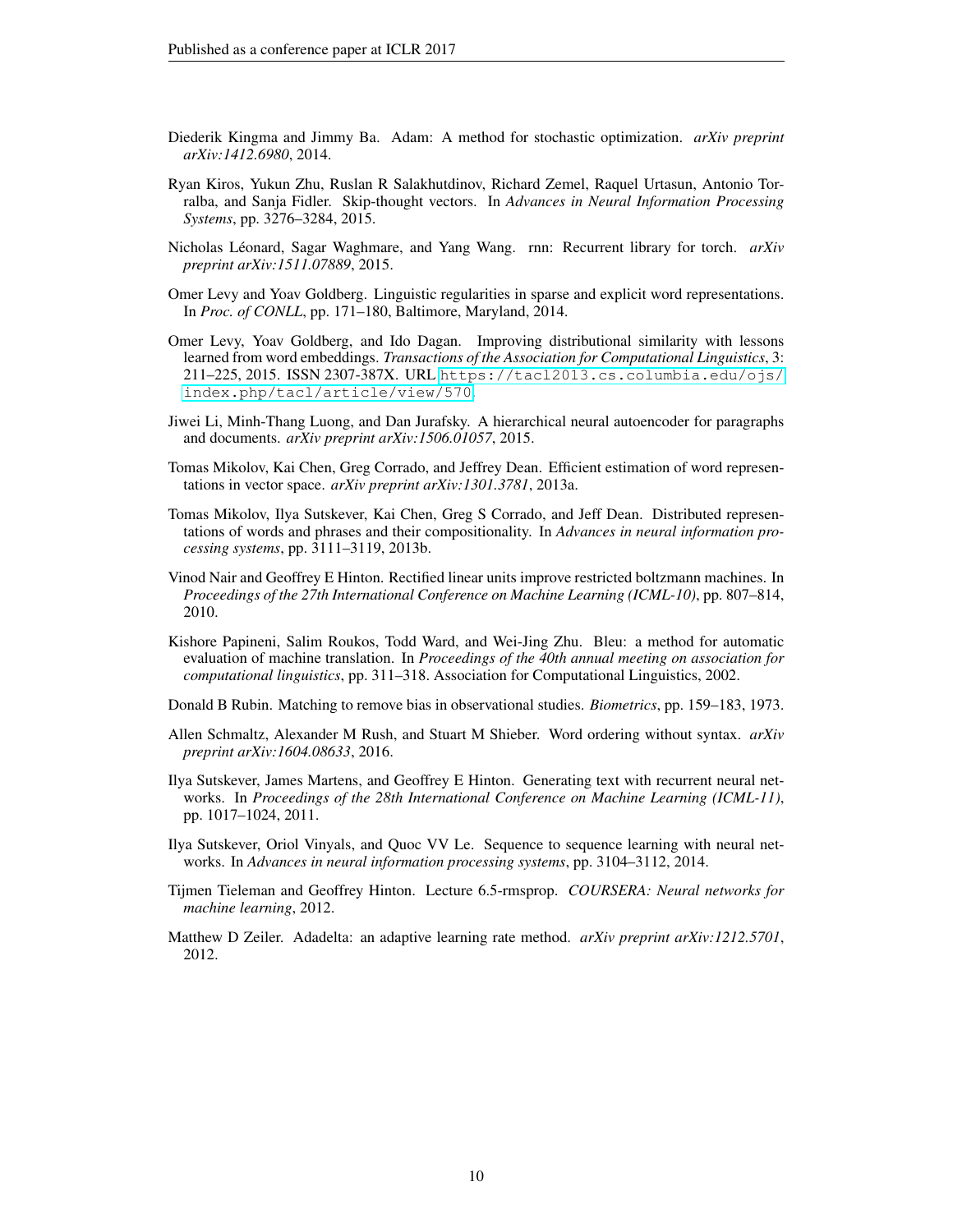# APPENDIX I: EXPERIMENTAL SETUP

Sentence Encoders The bag-of-words (CBOW) and encoder-decoder models are trained on 1 million sentences from a 2012 Wikipedia dump with vocabulary size of 50,000 tokens. We use NLTK [\(Bird, 2006\)](#page-8-10) for tokenization, and constrain sentence lengths to be between 5 and 70 words.

For the CBOW model, we train Skip-gram word vectors [\(Mikolov et al., 2013a\)](#page-9-0), with hierarchical-softmax and a window size of 5 words, using the Gensim implementation.<sup>[4](#page-10-0)</sup> We control for the embedding size k and train word vectors of sizes  $k \in \{100, 300, 500, 750, 1000\}$ .

For the encoder-decoder models, we use an in-house implementation using the Torch7 toolkit [\(Col](#page-8-11)[lobert et al., 2011\)](#page-8-11). The decoder is trained as a language model, attempting to predict the correct word at each time step using a negative-log-likelihood objective (cross-entropy loss over the softmax layer). We use one layer of LSTM cells for the encoder and decoder using the implementation in Léonard et al.  $(2015)$ .

We use the same size for word and sentence representations (i.e.  $d = k$ ), and train models of sizes  $k \in \{100, 300, 500, 750, 1000\}$ . We follow previous work on sequence-to-sequence learning [\(Sutskever et al., 2014;](#page-9-2) [Li et al., 2015\)](#page-9-3) in reversing the input sentences and clipping gradients. Word vectors are initialized to random values.

We evaluate the encoder-decoder models using BLEU scores [\(Papineni et al., 2002\)](#page-9-10), a popular machine translation evaluation metric that is also used to evaluate auto-encoder models [\(Li et al., 2015\)](#page-9-3). BLEU score measures how well the original sentence is recreated, and can be thought of as a proxy for the quality of the encoded representation. We compare it with the performance of the models on the three prediction tasks. The results of the higher-dimensional models are comparable to those found in the literature, which serves as a sanity check for the quality of the learned models.

Auxiliary Task Classifier For the auxiliary task predictors, we use multi-layer perceptrons with a single hidden layer and ReLU activation, which were carefully tuned for each of the tasks. We experimented with several network architectures prior to arriving at this configuration.

Further details regarding the training and architectures of both the sentence encoders and auxiliary task classifiers are available in the Appendix.

# APPENDIX II: TECHNICAL DETAILS

## ENCODER DECODER

Parameters of the encoder-decoder were tuned on a dedicated validation set. We experienced with different learning rates (0.1, 0.01, 0.001), dropout-rates (0.1, 0.2, 0.3, 0.5) [\(Hinton et al., 2012\)](#page-8-12) and optimization techniques (AdaGrad [\(Duchi et al., 2011\)](#page-8-13), AdaDelta [\(Zeiler, 2012\)](#page-9-11), Adam [\(Kingma &](#page-9-12) [Ba, 2014\)](#page-9-12) and RMSprop [\(Tieleman & Hinton, 2012\)](#page-9-13)). We also experimented with different batch sizes (8, 16, 32), and found improvement in runtime but no significant improvement in performance.

Based on the tuned parameters, we trained the encoder-decoder models on a single GPU (NVIDIA Tesla K40), with mini-batches of 32 sentences, learning rate of 0.01, dropout rate of 0.1, and the AdaGrad optimizer; training takes approximately 10 days and is stopped after 5 epochs with no loss improvement on a validation set.

## PREDICTION TASKS

Parameters for the predictions tasks as well as classifier architecture were tuned on a dedicated validation set. We experimented with one, two and three layer feed-forward networks using ReLU [\(Nair](#page-9-14) [& Hinton, 2010;](#page-9-14) [Glorot et al., 2011\)](#page-8-14), tanh and sigmoid activation functions. We tried different hidden layer sizes: the same as the input size, twice the input size and one and a half times the input size. We tried different learning rates  $(0.1, 0.01, 0.001)$ , dropout rates  $(0.1, 0.3, 0.5, 0.8)$  and different optimization techniques (AdaGrad, AdaDelta and Adam).

<span id="page-10-0"></span><sup>4</sup> https://radimrehurek.com/gensim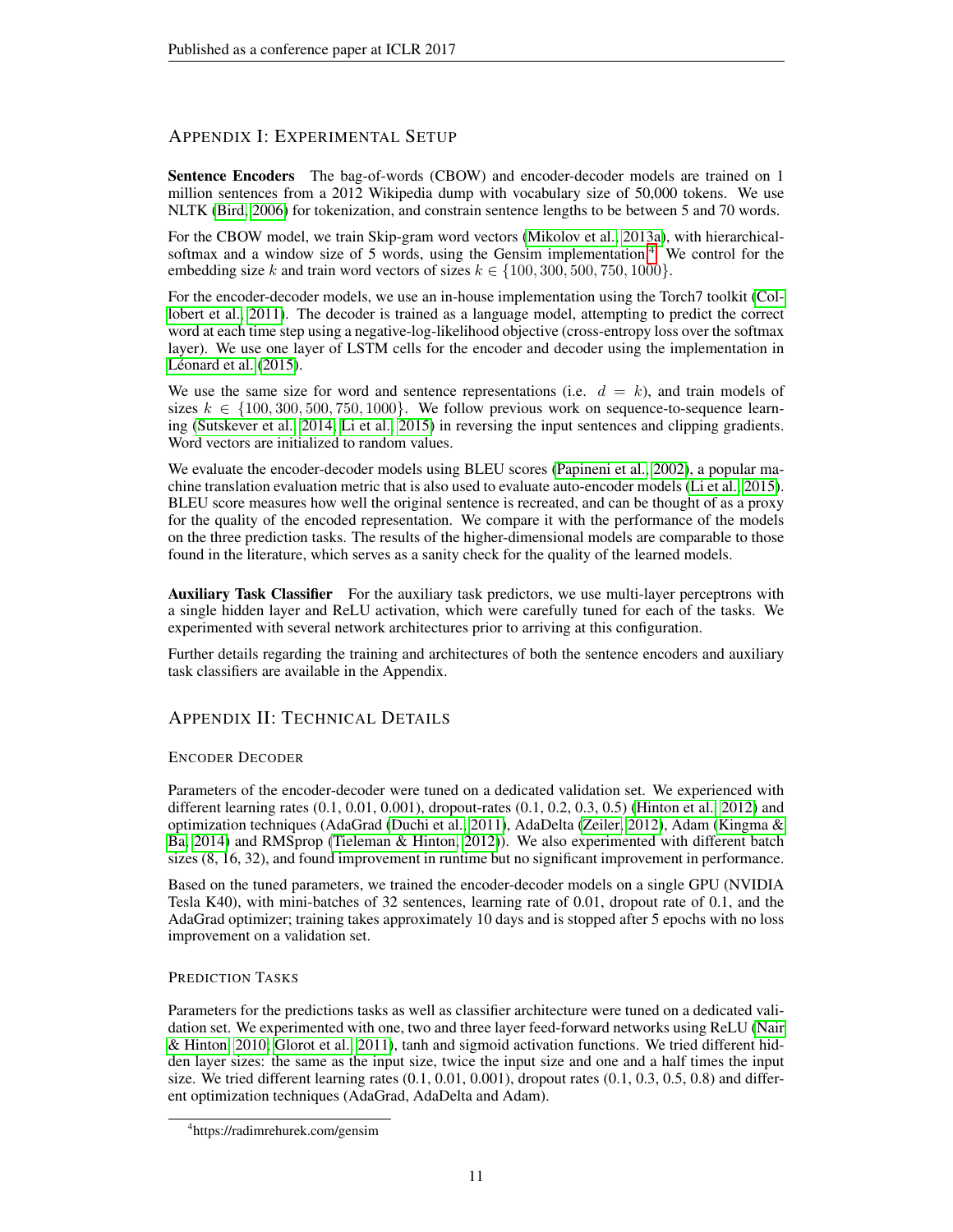Our best tuned classifier, which we use for all experiments, is a feed-forward network with one hidden layer and a ReLU activation function. We set the size of the hidden layer to be the same size as the input vector. We place a softmax layer on top whose size varies according to the specific task, and apply dropout before the softmax layer. We optimize the log-likelihood using AdaGrad. We use a dropout rate of 0.8 and a learning rate of 0.01. Training is stopped after 5 epochs with no loss improvement on the development set. Training was done on a single GPU (NVIDIA Tesla K40).

## 10 ADDITIONAL EXPERIMENTS - CONTENT TASK

<span id="page-11-0"></span>How well do the models preserve content when we increase the sentence length? In Fig. [4](#page-11-0) we plot content prediction accuracy vs. sentence length for different models.



Figure 4: Content accuracy vs. sentence length for selected models.

As expected, all models suffer a drop in content accuracy on longer sentences. The degradation is roughly linear in the sentence length. For the encoder-decoder, models with fewer dimensions seem to degrade slower.

# APPENDIX III: SIGNIFICANCE TESTS

In this section we report the significance tests we conduct in order to evaluate our findings. In order to do so, we use the paired t-test [\(Rubin, 1973\)](#page-9-15).

All the results reported in the summery of findings are highly significant (p-value  $\ll 0.0001$ ). The ones we found to be not significant (p-value  $\gg 0.03$ ) are the ones which their accuracy does not have much of a difference, i.e ED with size 500 and ED with size 750 tested on the word order task  $(p$ -value=0.11), or CBOW with dimensions 750 and 1000 (p-value=0.3).

| Dim. | Length    | Word content | Word order |
|------|-----------|--------------|------------|
| 100  | 1.77e-147 | 0.0          | 1.83e-296  |
| 300  | 0.0       | 0.0          | 0.0        |
| 500  | 0.0       | 0.0          | 0.0        |
| 750  | 0.0       | 0.0          | 0.0        |
| 1000 | 0.0       | 0.0          | 0.0        |

Table 2: P-values for ED vs. CBOW over the different dimensions and tasks. For example, in the row where dim equals 100, we compute the p-value of ED compared to CBOW with embed size of 100 on all three tasks.

| Dim.         | Length      | Word content | Word order |
|--------------|-------------|--------------|------------|
| 100 vs. 300  | 0.0         | 8.56e-190    | 00         |
| 300 vs. 500  | 7.3e-71     | $4.20e-0.5$  | 5.48e-56   |
| 500 vs. 750  | 3.64e-175   | 4.46e-65     | 0.11       |
| 750 vs. 1000 | $1.37e-111$ | 2.35e-243    | $4.32e-61$ |

Table 3: P-values for ED models over the different dimensions and tasks.